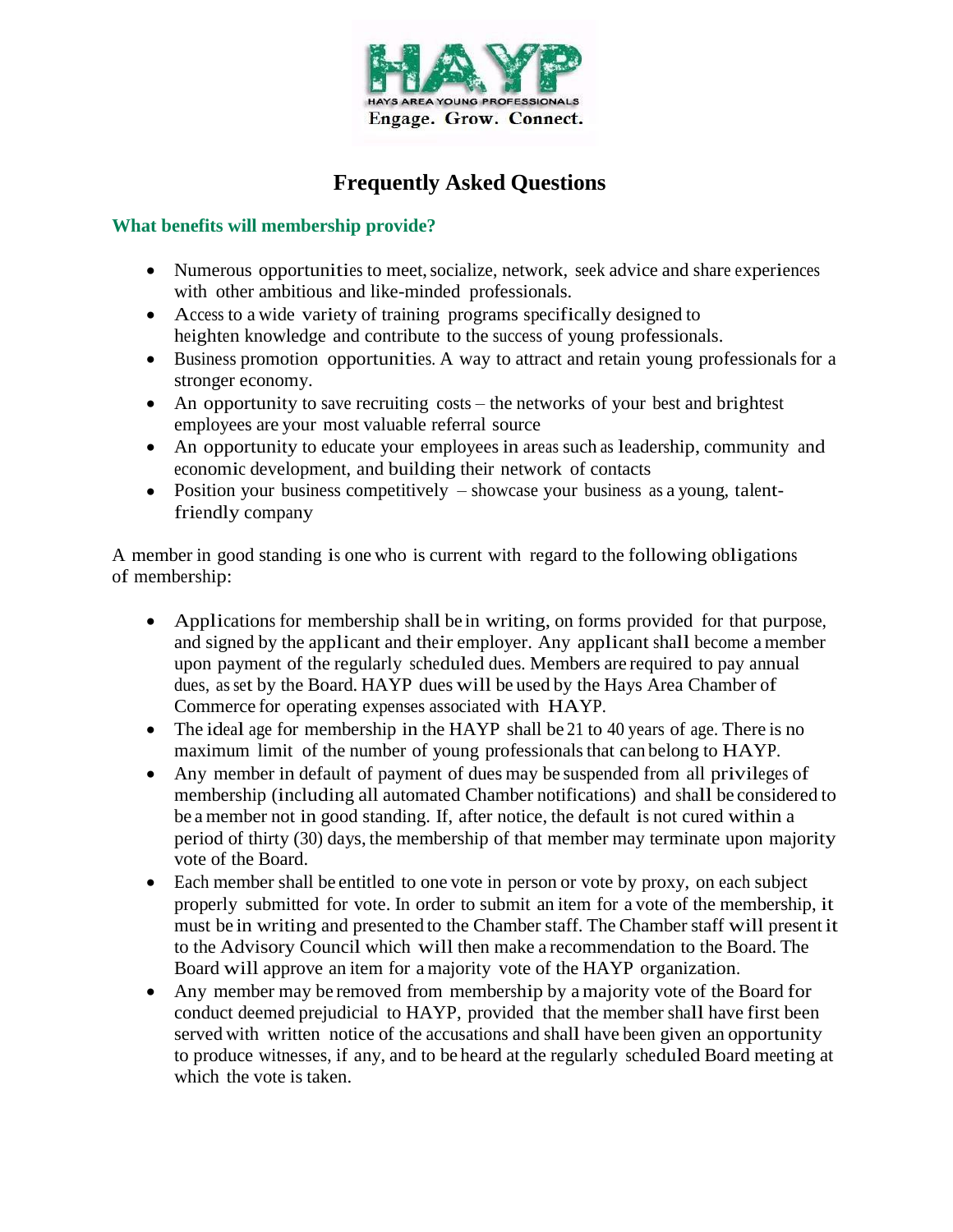### **Besides attending events, what opportunities are there to become more involved in the HAYP?**

All members of the Hays Area Young Professionals are invited and encouraged to serve on any of the following committees which provide the overall direction of HAYP programs and events.

 **Civic/Volunteer Committee** - This committee is responsible for organizing opportunities and events to engage HAYP membersto fulfill their civic duty by helping others in need. This group reaches out to various organizations requiring outside assistance and allows membersto be involved through actionssuch as volunteerism and community awareness.

*Meeting information - The first Wednesday of every month, Mokas, 4:30p.m. No RSVP needed.*

 **Leadership/Professional Development Committee** -This committee hosts a series of lunch speakers and other professional development opportunities to promote growth in the areas of leadership and networking. This team is committed to providing opportunities for HAYP membersto remain informed about local programs and services in an effort to cultivate community connections.

*Meeting information - The fourth Wednesday of every month, The Press, Noon. No RSVP needed.*

 **Social/Networking Committee** - The role of this committee is to promote professional, relaxed, and enjoyable events for HAYP membersto participate in throughout the year. These events allow membersto connect in an informal and comfortable setting, while providing a variety of fun activities to participate in within the Hays community.

*Meeting information - The first Thursday of every month, CBD American Shaman, Noon. No RSVP needed.*

 **HAYP Advisory Council -** Assists with recruitment and retention of HAYP members, assists with special events designed to promote member involvement and helps to retain members through personal contact, information, encouragement and support.

## **How many members are enrolled in the program?**

More than 125 young professionals from throughout the region are involved in HAYP.

## **How much does it cost to join the Hays Area Young Professionals?**

The annual cost for membership is \$100 for members of the Hays Area Chamber of Commerce and \$140 for non-members and \$60 for students. The dues may be billed quarterly and will be prorated accordingly.